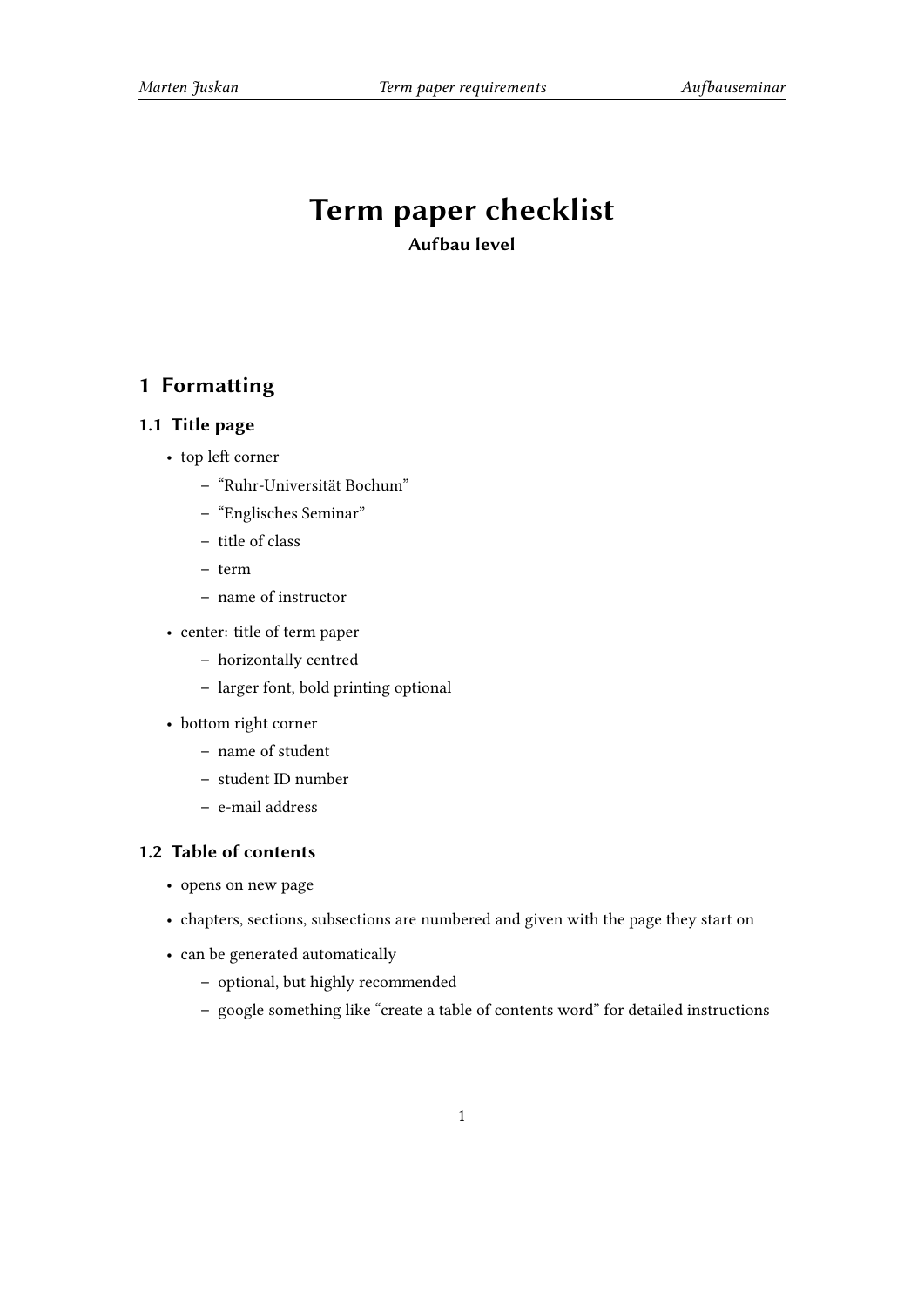### **1.3 Text body**

- opens on new page
- length: 3500–4000 words (excluding graphs and tables)
- font: Times New Roman (size 12) or Arial (size 11)
- line spacing: 1.5
- page margins:
	- **–** 2 cm on the left (inner margin for double-sided printing)
	- **–** 4 cm on the right (outer margin for double-sided printing)
	- **–** 3 cm at the top and bottom
- page numbers (cover sheet is counted, but not visibly numbered; page numbering starts with "2" on the contents page)
- example words appear in *italics*
- numbered headline and new paragraph for each (sub-)section
- indented paragraphs (about 1.25cm) within sections (but not after a headline, table, or graph)
- no space between paragraphs
- paragraphs fully justified ("Blocksatz")
- tables and graphs are marked as "table", or "figure" and numbered continuously
- use footnotes parsimoniously and never for citation!

### **1.4 References**

- opens on new page
- contains all sources used in the writing of the term paper (books, articles, websites, …)
- hanging indent (about 1.25cm)
- for detailed formatting instructions of the individual entries see the Academic Style Sheet on the website of the English seminar
- please note that you are required to apply the "Citation Conventions in Linguistics" as spelled out under section 9 of the "Academic Style Sheet"
- most important requirement: consistency!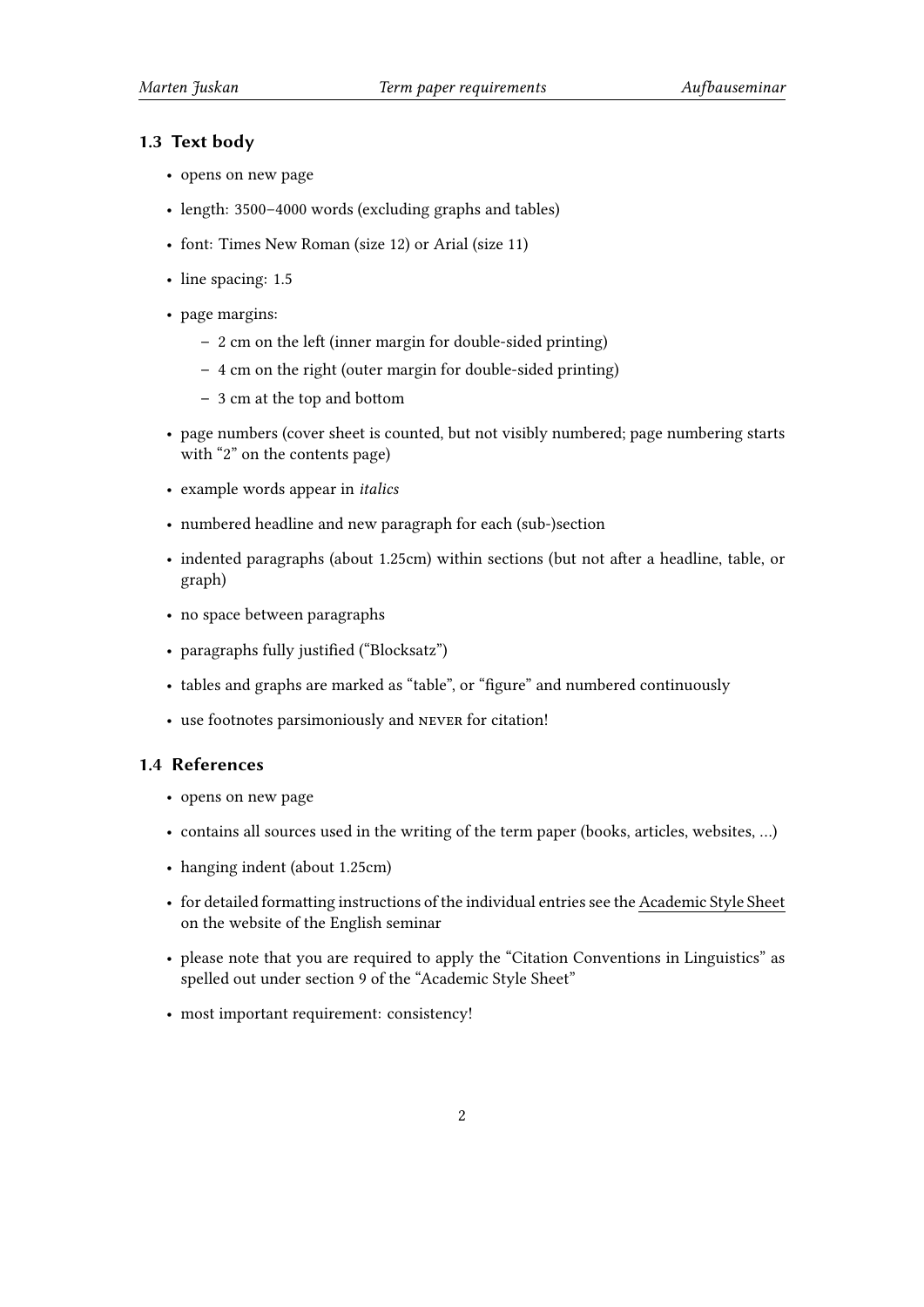## **2 Structure of main text**

#### **2.1 Introduction**

- theoretical background and motivation for research question / hypothesis
- research question or hypothesis explicitly spelled out
- general structure of paper outlined

#### **2.2 Main part**

- variably structured into sections and subsections
- contains a literature review
	- 1. summary of research relevant to the question or hypothesis under scrutiny
	- 2. discussion and critical evaluation of existing research, your own thoughts on the matter
- if applicable (empirical paper): contains the method (research design, participants, data sources, technical details…) and the analysis of your data, as well as your interpretation of the results
- the more your paper is based on data that you have collected yourself, the more basic your literature review may be (but even a heavily empirical paper should be grounded in previous research and therefore also needs at least a few paragraphs of literature review)
- in papers that are exclusively based on existing research, the literature review is expected to be much more detailed and comprehensive; assessment will focus on discussion and evaluation of the sources
- everything should be relevant with respect to your research question / hypothesis!

#### **2.3 Conclusion**

- summarises your paper
- spells out the conclusions drawn from your analysis
- re-assesses your research question / hypothesis
- addresses problems and limitations of your paper
- presents ideas on what one could do next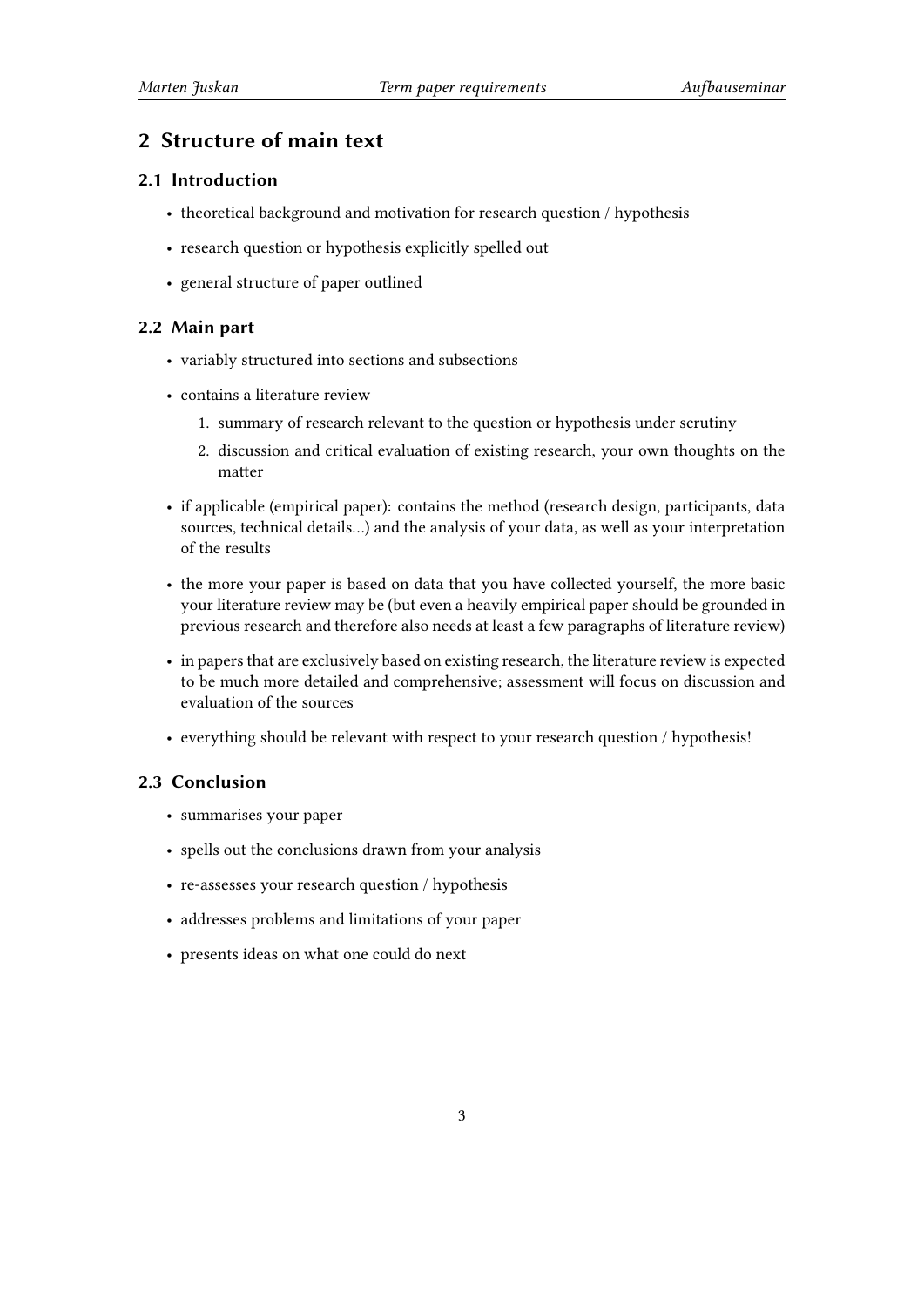# **3 Citation**

- using someone else's thoughts and ideas without citing the source is plagiarism
- a plagiarised paper is a fail
- direct (literal) and indirect (re-phrasings, summaries) quotations both need attribution
- references appear in running text using the author-year format:
	- **–** direct quotation: "This is literally what I said myself" (Smith 2015: 112).
	- **–** indirect quotation: The author explained that this was essentially the claim that she had made herself (cf. Smith 2015: 112).
- please print and sign the "Declaration of Authenticity" (last page of this document; taken from the Academic Style Sheet) and attach a scan of it to your term paper

# **4 DOs and DON'Ts**

## **4.1 DOs**

- be precise and provide RELEVANT details (your reader should be able to replicate your results on the basis of your report)
	- *→* make sure everything in the write-up is relevant with respect to your hypothesis
- don't stop at the most basic comparison/analysis possible, but also have a look at subgroups, individual test items etc.
	- especially, but not only, if your hypothesis is not confirmed
- use tables and graphs where appropriate
- consider basic linguistic (phoneme, allomorph …) and statistical (p-value, t-test…) concepts as known — no need to explain them in your write-up

## **4.2 DON'Ts**

- avoid prescriptive vocabulary
- don't "prove" your hypothesis because you can't
- don't write a chronological narrative but provide a systematic overview *→* REPORT/SUMMARISE retrospectively
- don't digress (too much) from the required structure/formatting (e.g. problems that oc $current - and how you solved them - go into the discussion session, not the method$ section)
- avoid "personal" or emotional statements (like if the project was fun or not)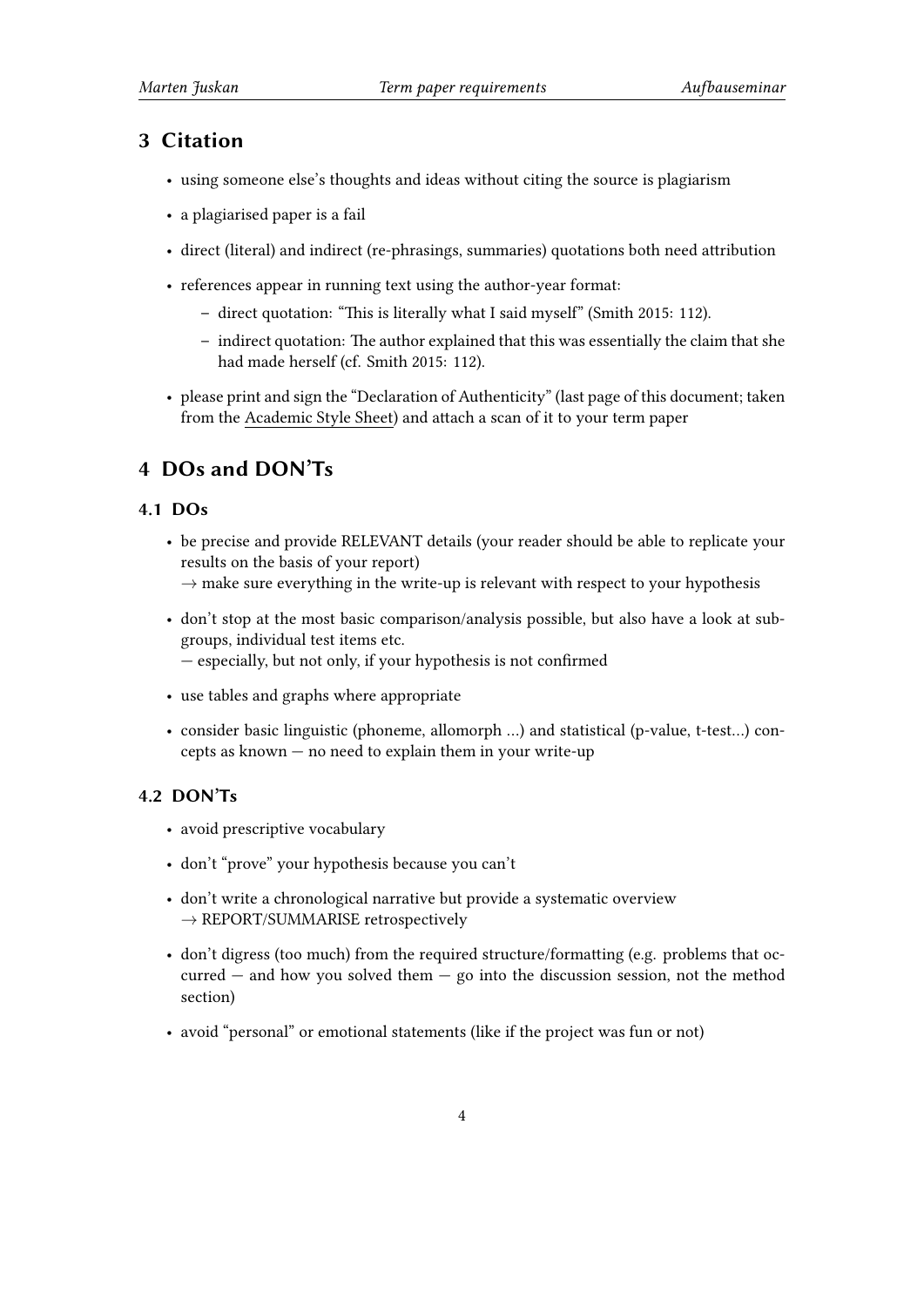- don't report only those data that confirm your hypothesis *→* don't try to hush things up; just state what the problem was (and how it could be avoided next time)
- don't give long lists of t-tests etc., but *→* use tables
- don't just let your graphs and tables speak for themselves — explain what you can see in your analysis/results section!
- don't use pie charts!

# **5 Handing in your paper**

You will have to hand in an electronic version of your paper. The following formal requirements apply:

- word or pdf format (only ONE file, please!)
- file name: LAST NAME\_first name\_semester\_paper.doc/pdf (example: SCHMIDT\_Sarah\_WS2017\_paper.doc)

Please upload your file via moodle — do not send it as an email attachment!